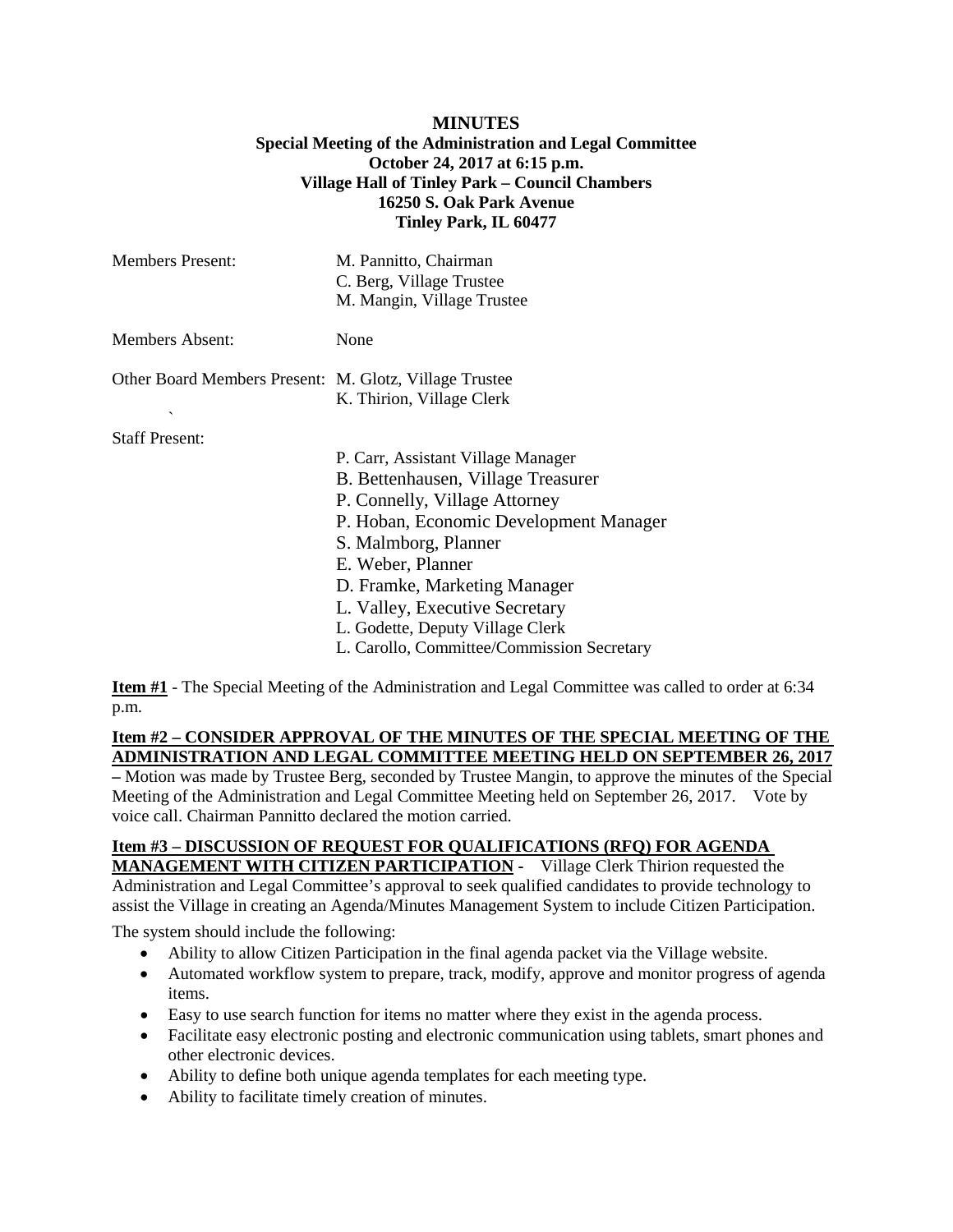Village Clerk Thirion stated this would be a much needed upgrade and advantages including increased efficiency, elimination of a lot of staff hours and most importantly allow citizens to comment on agenda items prior to a meeting so that board members can research and address those issues. Trustee Mangin asked whether there are any other modules that would tie in to drive more technology. Deputy Clerk, L. Godette has been meeting with service providers and there are many modules that would tie in to expand technology throughout the Clerk's office. Trustee Berg asked if there are a lot of companies that do this and if it would take a long time. Deputy Clerk, L. Godette stated it should streamline the process; however, initially time will have to be given for staff to be trained.

Motion was made by Trustee Mangin, seconded by Trustee Berg, to recommend going forward with the RFQ to seek providers for an Agenda Minutes Management System with Citizen Participation. Vote by voice. Chairman Pannitto declared the motion carried.

**Item #4 – DISCUSS APPOINTMENTS** – Chairman Pannitto stated he requested this item be added to the agenda as he had questions regarding recent appointments. Chairman Pannitto then congratulated Pat Carr on his recent promotion as Assistant Village Manager and stated he had some questions for Mr. Carr. Ouestions and answers are as follows:

Chairman Pannitto:

Q: Have you resigned your position as EMA Director?

P. Carr: A: No.

Chairman Pannitto:

Q: Are you planning to resign your position as EMA Director?

P. Carr: A: No.

Chairman Pannitto: Q: Are you deceased?

P. Carr:

A: No.

Chairman Pannitto:

Q: Have you been absent from your post as EMA Director?

P. Carr:

A: No.

Chairman Pannitto:

Q: In fact, you have been doing both jobs since May?

P. Carr:

A: Yes.

Chairman Pannitto:

Q: Can you continue to do both jobs?

P. Carr:

A: I hope to.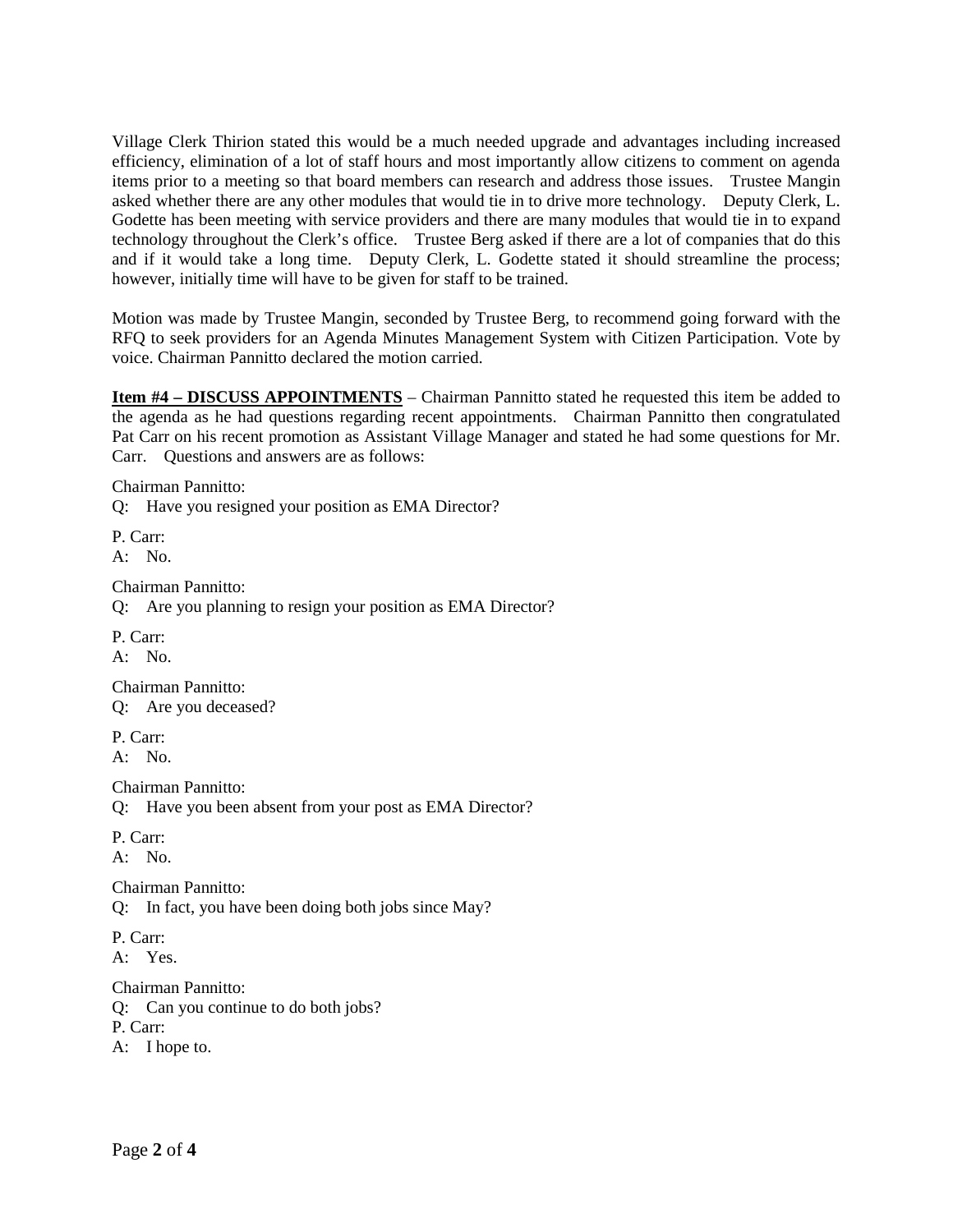Chairman Pannitto:

Q: Do you plan to do both positions at least until it can be publicly advertised or an internal candidate can be groomed and promoted?

P. Carr:

A: I'm assisting right now…yes.

Chairman Pannitto:

Q: So, you can and will do both until we can publicly post and promote a candidate internally?

P. Carr:

A: Yes.

Chairman Pannitto:

Q: In your current position as Assistant Manager will you be in charge of the public safety functions of the Village?

P. Carr:

A: Administratively, no. The plan is that they will report to the Assistant Village Manager.

Chairman Pannitto:

Q: You will do the public safety part and the Manager will do the building and planning and economic development part?

P. Carr:

A: Correct.

Chairman Pannitto:

Q: Does that include EMA, your part?

P. Carr:

A: Correct.

Chairman Pannitto:

Q: Does the Village have the technology and people in place to allow you to do both jobs without interruption?

P. Carr: A: Yes.

Chairman Pannitto:

Q: Did you create a succession plan?

P. Carr:

A: Yes.

Chairman Pannitto:

Q: Could you give me any details of that plan?

P. Carr:

A: Part of the process when I became involved with the 911 Center back in 2012, we reorganized the department, we promoted two (2) individuals to the Operations Manager and the Quality and Training Manager, two (2) able-bodied people, Lisa Kortum and Jackie Romanow. There were already established three (3) lead supervisors who have been attending classes and various professional development courses and just recently Lisa Kortum became a Registered Public Safety Leader, allowing her to run a 911 center; that was the intent of our plan as her and I discussed during that period.